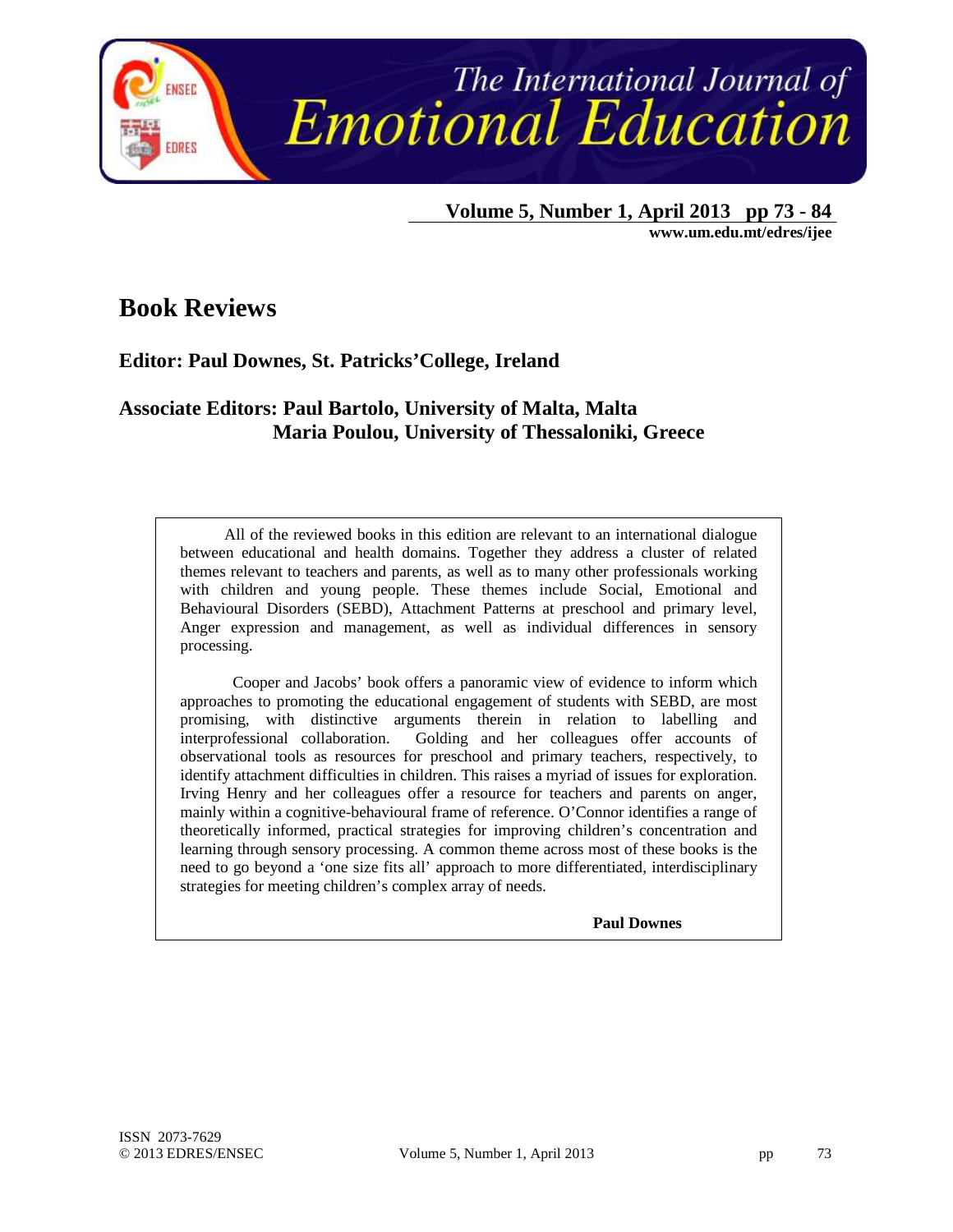# *1. From inclusion to engagement: helping students engage with schooling through policy and practice*

\_\_\_\_\_\_\_\_\_\_\_\_\_\_\_\_\_\_\_\_\_\_\_\_\_\_\_\_\_\_\_\_\_\_\_\_\_\_\_\_\_\_\_\_\_\_\_\_\_\_\_\_\_\_\_\_\_\_\_\_\_\_\_\_\_\_\_\_\_\_\_\_\_\_

| <b>Author(s):</b>           | <b>Paul Cooper and Barbara Jacobs</b>  |
|-----------------------------|----------------------------------------|
| <b>Publisher:</b>           | <b>Chichester, UK, Wiley-Blackwell</b> |
| <b>Date of Publication:</b> | 2011                                   |
| <b>ISBN:</b>                | 978-0-470-01946-7                      |

*From inclusion to engagement: Helping students engage with schooling through policy and practice* makes for both challenging and informative reading. Bookended by what the authors refer to as the "ideological element" (p. xiii) of their work, Cooper and Jacobs begin by offering a no-holes-barred critique of "…the diversionary discourse which privileges ideology over understanding, and rhetoric over action (2011, p. 194) in special and inclusive education.

With specific reference to debates about labelling of pupils with social, emotional and behavioural difficulties (SEBD), they argue that the proposed dismantling of categorical thinking, which they hold is based on little more than "…its proponents' commitment to it" (p. xi), should be rejected in favour of a "pragmatic … view based on available evidence (p. xiii), a theme on which they subsequently expand. As argued, whether objectively 'real' or not, SEBD refer, *inter alia*, to individual affective, cognitive and behavioural traits deemed to be 'inappropriate' and/or maladaptive by society at large. However, the attachment or removal of a label of SEBD neither reduces nor eradicates negative societal perceptions, or indeed, the potential exclusion, marginalisation and stigmatisation that typically attends to such labelling. Hence, the authors suggest that to focus on the issue of labelling detracts from the more fundamental challenge, taken up in this book, of promoting understanding about how SEBD may be variously interpreted and how, in turn, such understandings give rise to very different approaches to assessments, diagnoses and interventions.

Whatever one's take on the authors' presentation and interpretation of the labelling issue, the unapologetic and very forceful manner in which Cooper and Jacobs lampoon the universalist position invariably challenges the reader to reflect on his/her position on this debate, and the views consciously or unconsciously held that underpin day-to-day action, an exercise, which, in and of itself, is worthwhile.

Chapters 1 through 9 address the main purpose of the book and "… draw attention to the best available evidence for determining which approaches to promoting the educational engagement of students with SEBD are most promising" (p. 24). In the context of a very clear articulation and endorsement of the bio-psycho-social approach in Chapter 1, that serves to highlight how different ideologies influence both how SEBD is defined and approached, the authors trace the aetiology of SEBD with reference to some of the key theoretical perspectives, before chronicling how these models informed scholastic and therapeutic interventions. This paves the way, in Chapters 3, 4, 5, 6 and 7, for a comprehensive review and synthesis of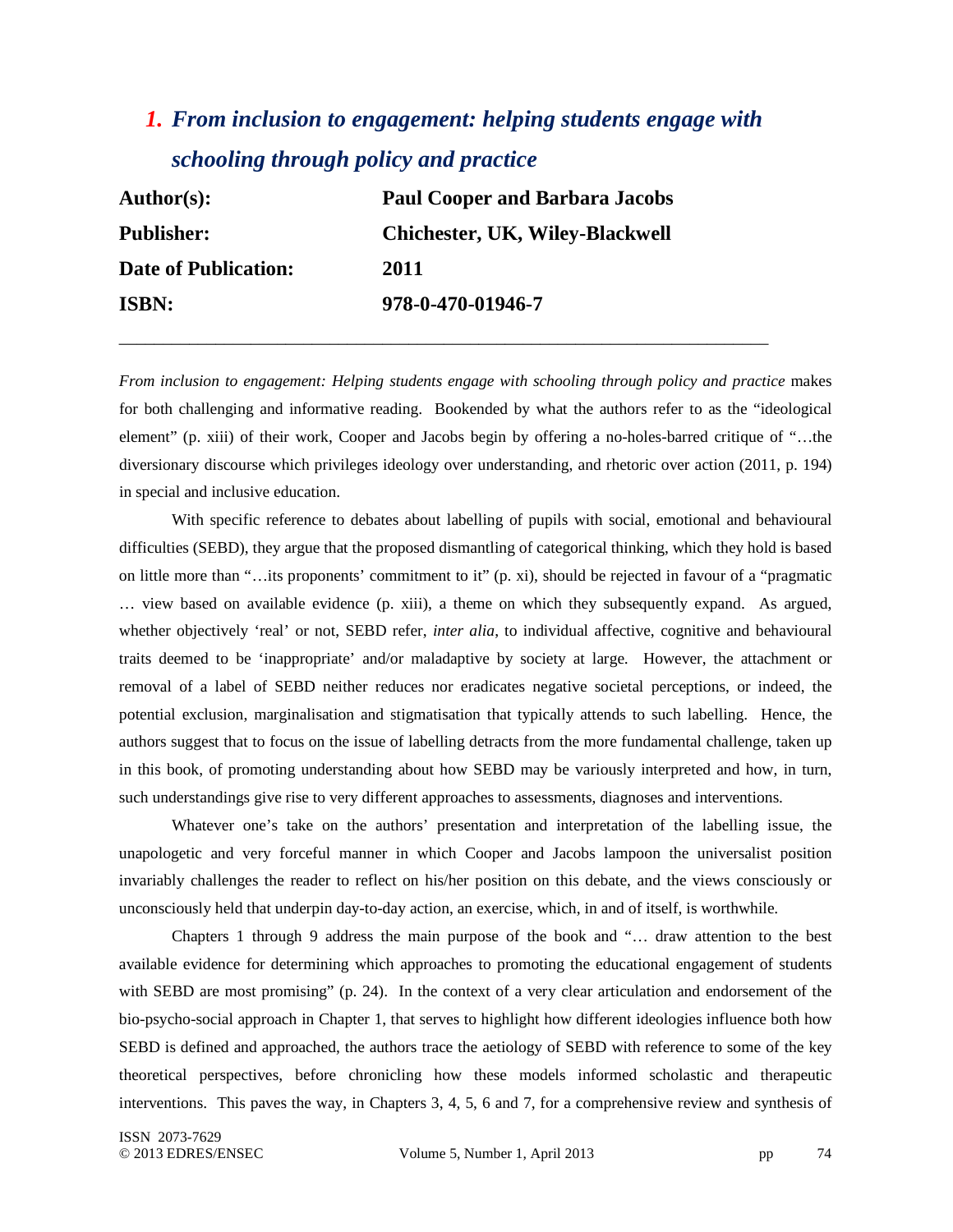evidence-based research in the area. Adopting Nathan and Gorham's (2002) hierarchy of study types to their research review, the authors undertake a very detailed analysis of interventions in which educational and therapeutic studies with proven empirical warranties are privileged, which, arguably, represents the defining contribution of the volume. Of particular note in this review are considerations of the role of the education system, and teachers in particular, in supporting pupils exhibiting SEBD in terms of both the centrality of the roles teachers play and the limitations of their potential influence arising from limited professional development in the area. The recommendation that health and education practitioners work more closely together, "…to go beyond multi-professional approaches in order to embrace trans-professionalism…" (p. 190), characterised by inter-agency and inter-professional engagement that is not straight-jacketed by professional norms and systems is very welcome.

In strongly recommending this book to policy makers, researchers and teachers, two suggestions are advanced. First, that Irish readers complement their reading of the Cooper and Jacobs' text with consideration of the report compiled by the authors on the same theme on behalf of the National Council for Special Education (NCSE) in Ireland on which, they readily acknowledge, a significant proportion of *From Inclusion to Engagement* is based. In particular, attention is drawn to the concluding sections of the NCSE (2011) report that considers the relevance of the evidence-based interventions reviewed by Cooper and Jacobs for the Irish system.

Second, the reader is encouraged to consult a review undertaken by Evans, Harden, Thomas & Benefield (2003) on behalf of the Evidence for Policy and Practice Information and Co-ordinating Centre (EPPI) and the National Foundation for Educational Research (*nfer*) that examined interventions in mainstream primary school classrooms. This review, when considered in tandem with that of Cooper and Jacobs, provides the reader with an extended, evidence-based analysis of interventions spanning the period 1971 to 2009. That said, Popham's (2008) caution - albeit regarding meta-reviews of empirical studies - that they should not be interpreted as "some sort of sanctified scripture…or holy writ" (p. 17) is noteworthy here; it serves to remind the reader that many studies of SEBD were omitted from these reviews because they did not satisfy the specific inclusion criteria applied by the researchers.

#### **References:**

- Cooper, P., & Jacobs, B. (2011). *Evidence of best practice models and outcomes in the education of children with emotional disturbance/behavioural difficulties: An international review*. National Council for Special Education Research Report No. 7. Retrieved on 1<sup>st</sup> March 2013, from: http://www.ncse.ie/uploads/1/7\_NCSE\_EBD.pdf
- Evans, J., Harden, A., Thomas, J., Benefield, P. (2003). Support for pupils with emotional and behavioural difficulties (EBD) in mainstream primary classrooms: a systematic review of the effectiveness of interventions. In *Research Evidence in Education Library*. London: EPPI-Centre, Social Science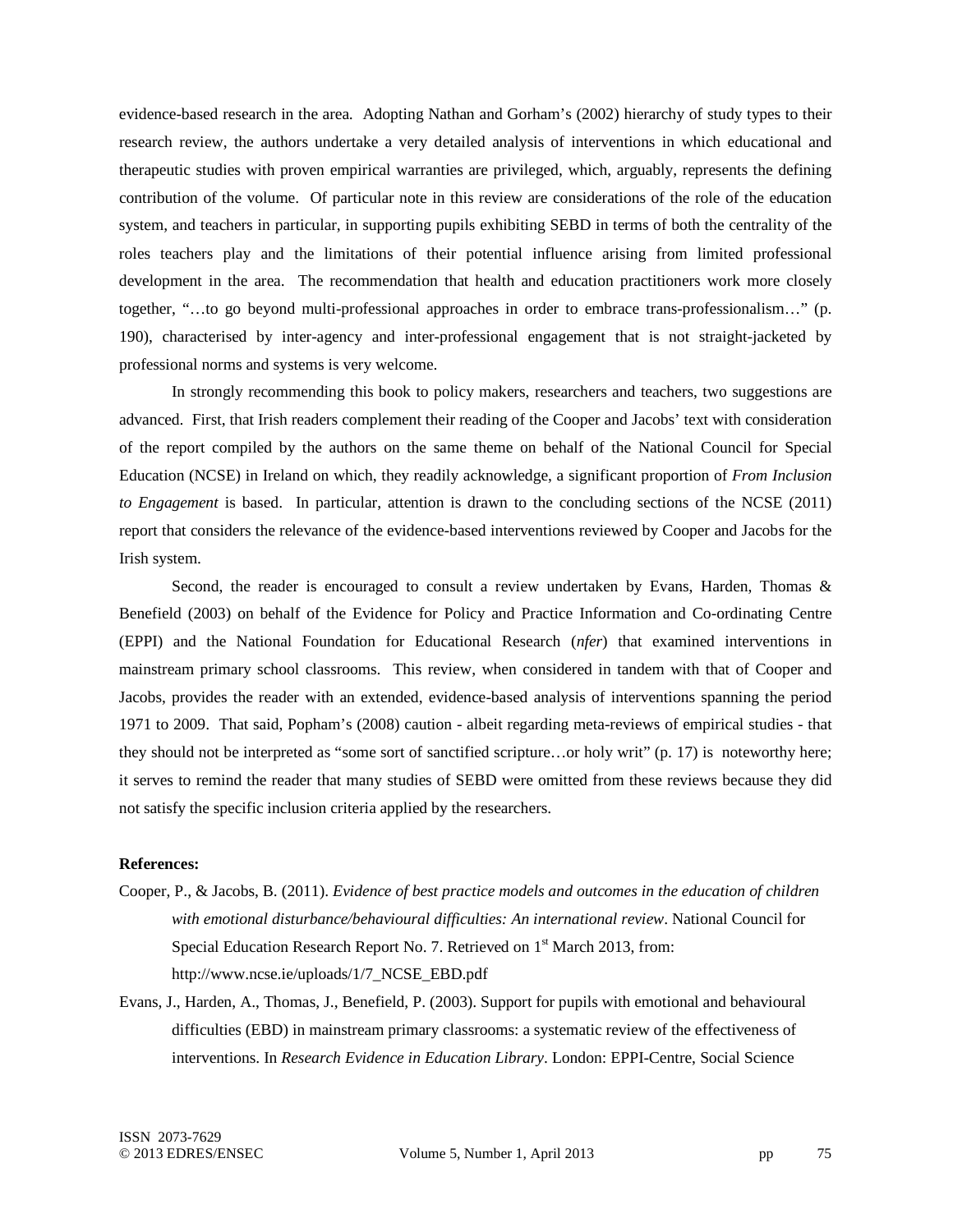Research Unit, Institute of Education. Retrieved on 1<sup>st</sup> March 2013 from: http://eppi.ioe.ac.uk/eppiwebcontent/reel/review\_groups/eppi/ebd/ebd1.pdf

Nathan, P., & Gorham, J. (2002). *A guide to treatments that work.* (2<sup>nd</sup> ed.). Oxford: Oxford University Press. Popham, W.J. (2008). *Transformative assessment*. Alexandria, VA: ASCD.

## *Zita Lysaght*

Special Education Department Dublin, Ireland

# *2. Observing children with attachment difficulties in preschool settings: A tool for identifying and supporting emotional and social difficulties*

| Author(s):                  | Kim S. Golding, Jane Fain, Ann Frost, Sian Templeton |  |
|-----------------------------|------------------------------------------------------|--|
|                             | & Eleanor Durrant                                    |  |
| <b>Publisher:</b>           | London, Philadelphia: Jessica Kingsley               |  |
| <b>Date of Publication:</b> | 2013                                                 |  |
| <b>ISBN:</b>                | 978 1 84905 337 2                                    |  |

This book seeks to provide a checklist rather than formal assessment guide to young children's attachment styles. Impressive concrete examples of how such checklists can be used are provided throughout. In chapter 10, the detailed attachment profiles of children who are insecure ambivalent, insecure avoidant and disorganized-controlling offer an especially helpful concretization of a range of coping modes. These are combined with specific recommended interventions for each coping style that are highly relevant and useful for practitioners.

Particular strengths include the nuanced discussion of shame in moving beyond narrower behaviour management approaches (in Chapter 11), analyzing the shift in children, who initially came across as independent and avoidant, towards relationship-building trust (in Chapter 7) and its well-informed accounts of attachment theory, combining academic research with user-friendly summaries and examples. There is an enormous amount to admire in this book. It is clearly written, practical, well-researched and nuanced in a range of ways. Nevertheless, the book would be significantly improved through addressing a number of neglected issues.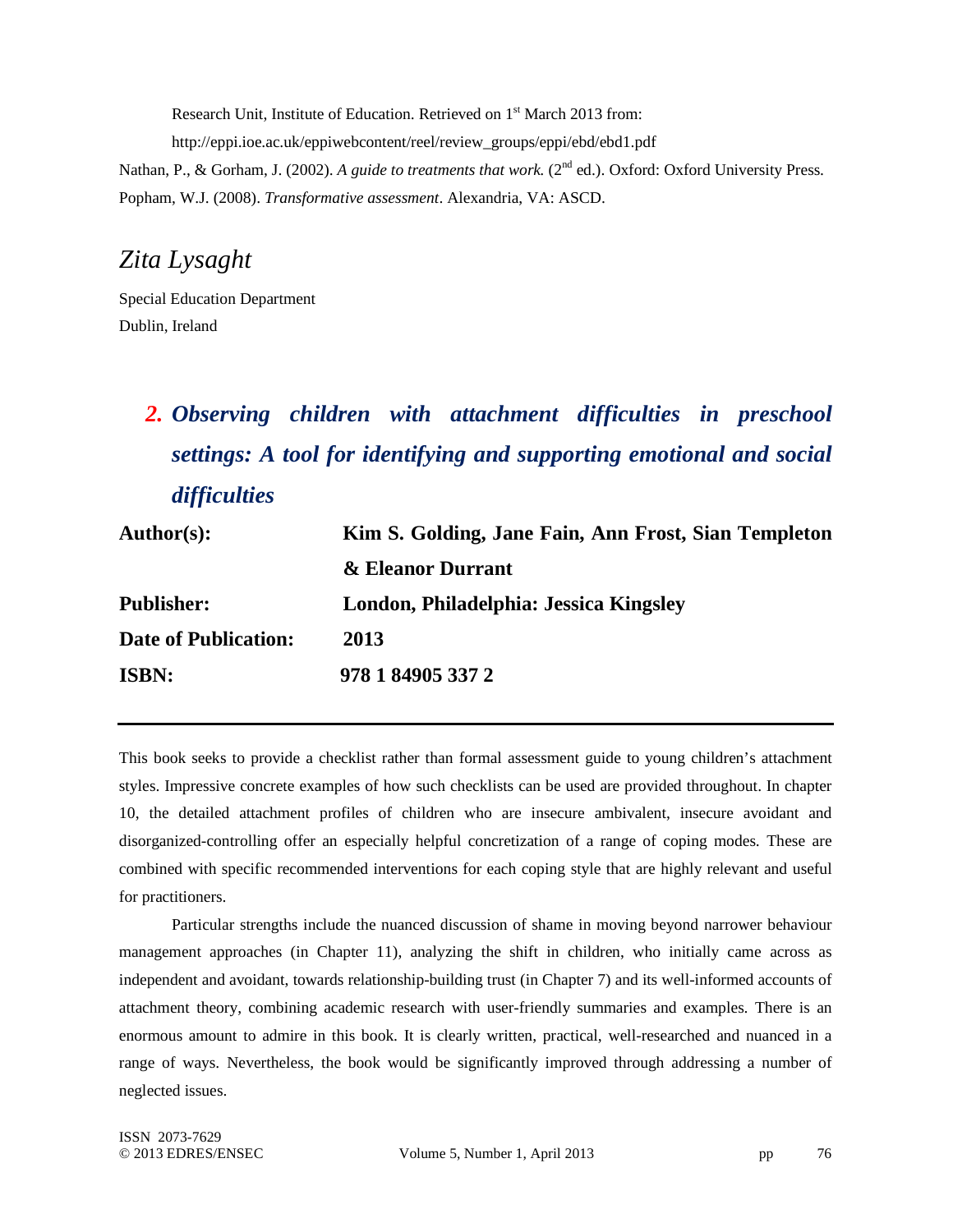The book offers little examination of the physical environmental setting and children's responses to colour, space, numbers of other children and available resources in the setting. An approach to problematise the child's reactions in the childcare environment tends to deflect attention away from the physical limitations of a particular childcare environment in supporting the needs of a child. Yet it does hopefully invite focus on the relational approaches of that environment to better meet the children's needs.

A concern arises as to whether such an attachment checklist invites not only an intrusive judgment by childcare workers of parents' parenting skills but additionally whether it invites them to make judgments regarding attachment histories which are neither verifiable within the scope of their work nor even, in principle, observable. Even if a child displays repeated features of, for example, ambivalence or avoidance, it is a major inferential leap for the childcare worker to produce a causal conclusion that these features are due to the attachment bonding problems with the child's parents. This objection is a first cousin of Grunbaum's wellknown critique of Freud, in *The Foundations of Psychoanalysis*, that even if symptom B is shown to be subsequent to antecedent problem A, it is not an observation but a hypothetical link to conclude that A caused B, the causal claim is not an observation but an inference. This applies *a fortiori* to childcare workers making causal inferences based not on the actual parenting interactions in early childhood but on the child's later behaviour in a different environment than home. A principle of proportionality arguably needs to be adopted here – the children can be helped with important supportive strategies (such as those developed in chapter 10) even without such a global judgment on whether their emotional needs derive from attachment issues or otherwise.

There are many other mediating variables that would need to be borne in mind, especially, though by no means exclusively, in contexts of poverty. Children's emotional states may be affected by their going to preschool hungry, by trauma unrelated to attachment issues or by loss of sleep on a regular basis. A number of individual differences are recognized in the book, including children with ADHD, autism, generalized learning difficulty, sensory integration difficulties. Another one worthy of recognition is that of giftedness, while children with special educational needs and especially those with language development problems would require more than a cursory exploration as intervening variables affecting such a checklist. The authors do recognize the need for acknowledging cultural differences in attachment styles. They cite an example from Japanese culture. Yet they do not explain why many other subcultures may or may not also be exceptions to their specified pattern. Lakatos discusses the problem of what he terms 'exception barring' to a rule or norm in explanation of a theory. He argues that allowing for exceptions without incorporating them in some way into the explanatory framework of a theory makes one lose confidence in the rule or norm being applied, as once one exception for a subculture or culture is allowed, other exceptions based on subculture grounds cannot be excluded.

A range of other issues would merit further explication. There is a need to clarify the role of parental consent to such checklist observations being made, the scope of the confidentiality of such checklist information, as well as the adequacy of the cultural diversity training of early childhood practitioners,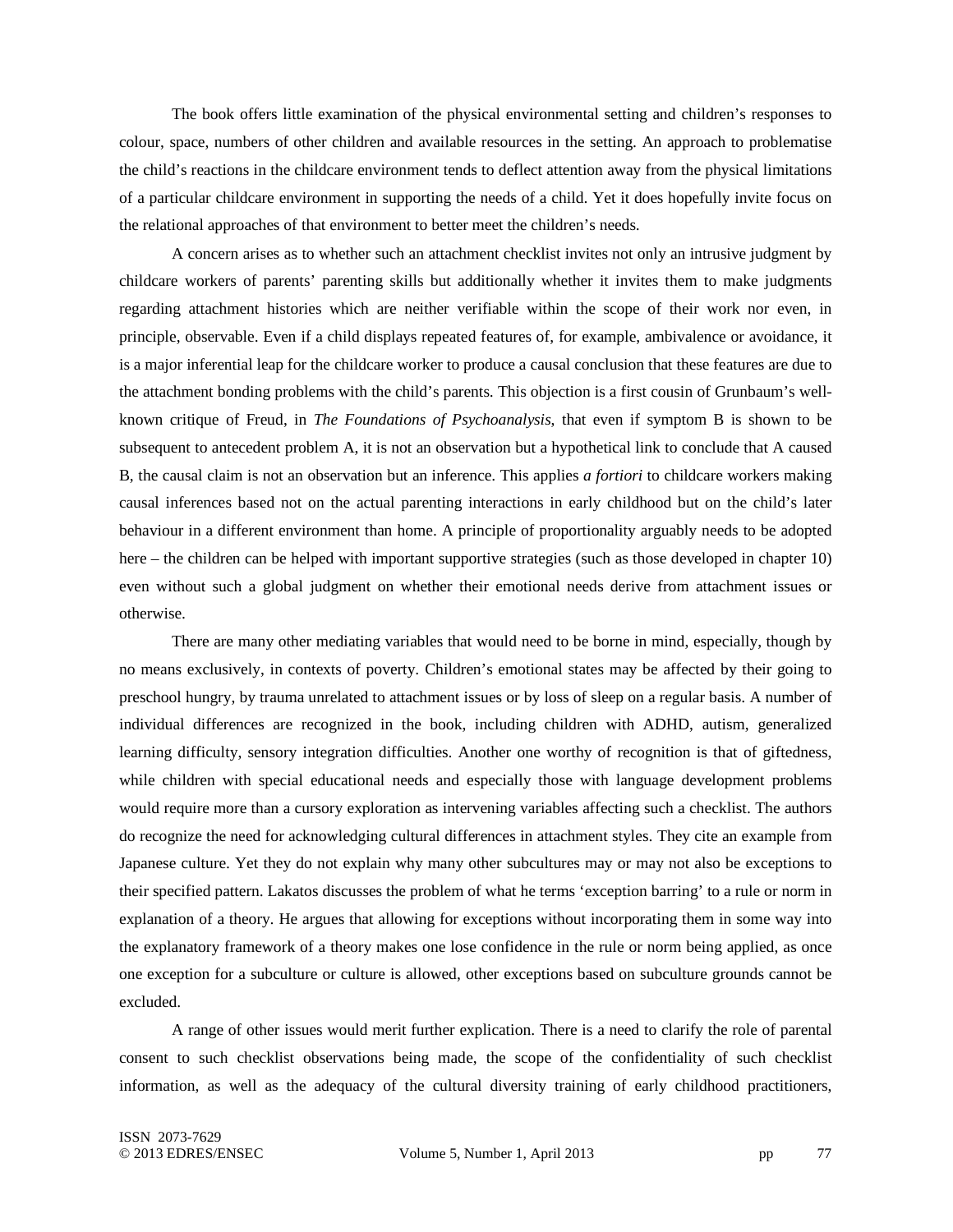including their sensitivity to overcoming social class biases in their adoption of such a checklist. A fundamental assumption is that childcare workers can at least partly compensate for emotional nurturance and attachment difficulties experienced by the child. While the danger of secondary attachment is acknowledged, where the child treats the childcare worker as a kind of substitute parent, the focus of this basically compensatory model requires further questioning – is there not a primary need to work with agencies to help foster improved connection between the child and his/her parents/guardians more than this attempt to fill an emotional gap in the child's life through an adult who will not be in a sustained relationship with them over a long period of time after the child leaves the preschool environment? Do insightful emotional nurturance approaches in preschool really need to become a commentary on perceptions of attachment histories?

### *Paul Downes*

St Patricks' College, Ireland.

# *3. Observing children with attachment difficulties in school: A tool for identifying and supporting emotional and social difficulties in children aged 5-11*

| Author(s):                  | Kim S. Golding, Jane Fain, Ann Frost, Cathy Mills,   |
|-----------------------------|------------------------------------------------------|
|                             | Helen Worrall, Netty Roberts, Eleanor Durrant & Sian |
|                             | <b>Templeton</b>                                     |
| <b>Publisher:</b>           | London, Philadelphia: Jessica Kingsley               |
| <b>Date of Publication:</b> | 2013                                                 |
| <b>ISBN:</b>                | 978 1 84905 336 5                                    |

This is the companion book to the preschool observation checklist for attachment. It is identical in structure and approach though focusing on the older age group of 5-8 year olds in primary school settings. A vitally important point it makes is that while schools often develop individual education plans (IEPs), these need to be integrated with targets for providing increased social and emotional support for vulnerable children. This broader role for teachers than simply cognitive development is a key – and sometimes neglected - step forward and this book offers a largely insightful contribution to templates for teachers to engage with the social and emotional development of children at primary level. It draws attention to a range of important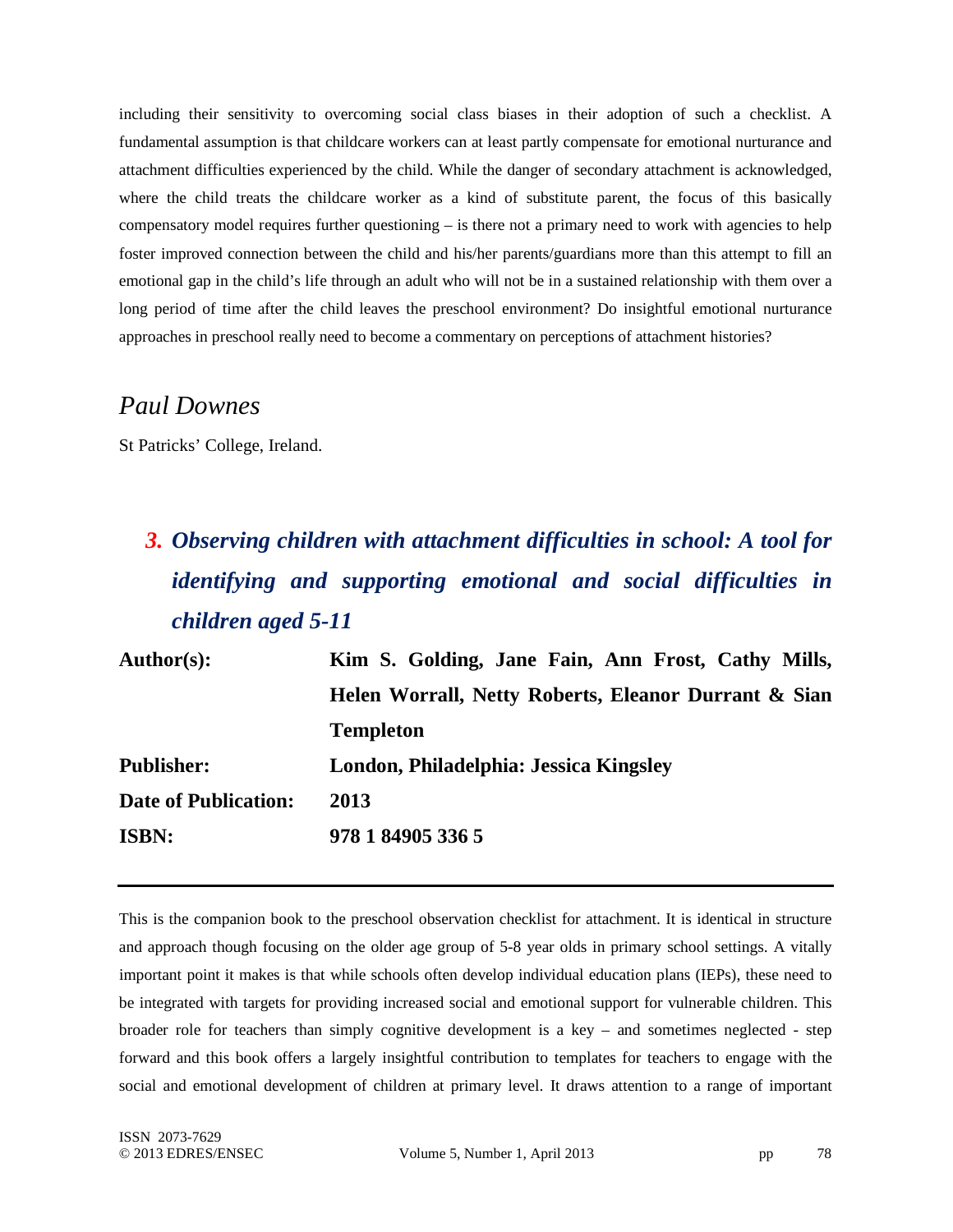themes for children with attachment difficulties, including their needs for safety, relationship building, empathy and discipline, emotional development and fostering development in cause and effect thinking. It operates within the key insight that all behaviours are a means of communication. As with the preschool book, there are specific recommended interventions for each coping style that are highly relevant and useful for practitioners. The framework being applied is that of the four distinct attachment styles rather than the alternative Dynamic Maturational Model (DMM) of Patricia Crittendon. However, it is not a formal assessment tool of the child's attachment style but is more to increase awareness of the way secure and insecure patterns of attachment impact on the child's day-to-day functioning in the school.

This book offers much potential as a resource for the development of a relational, authoritative teacher. Nevertheless, a number of issues would benefit from further clarification. It would be important to more firmly demarcate the boundaries between a teacher's role in mental health promotion and emotional support, including stress prevention, from that of a therapeutic role for deep-seated, complex traumatic emotions. As with the preschool checklist, there are concerns about the proportionality of (often middleclass) professionals making judgments about vulnerable parents and their parenting styles with regard to childhood attachment; much of the coping styles of ambivalence, avoidance, disorganized could be simply taken as present day coping mechanisms without placing the teacher in an intrusive role of making hazy judgments and inferences about historical parent-child interactions affecting attachment bonding.

Another concern arises with regard to the interpretation of temperamental differences in children, especially for those with strong introverted dimensions. While there is a recognition of individual differences in temperament in principle, in the practice of the examples of the observation checklist, features of introversion and creativity are treated not as positive features in their own right but as deviations from typicality. For instance, checklist criteria are given of a child as 'overly absorbed in imaginary world', 'concentration can be intense', 'asks personal questions even though does not mean to be rude'. All of these could be features of Jungian introversion, though Jung did not offer a detailed analysis of such temperamental differences in children. From a Jungian perspective, it is not a matter of problematising dimensions of introversion but recognizing their need for expression in a repressive, extraverted culture that may be blind to their gifts. This issue is particularly pertinent given that teachers tend to overlook the needs of more withdrawn children (Doll 1996). It is also worth highlighting that US research by Bolger and Patterson (2001) observed no association between shyness/withdrawn temperaments and parental maltreatment. This avenue for critique of the book is an aspect of a wider concern with a deviation-from-typicality approach taken as the foundation of the checklists. Such an approach that starts from the 'typical' child as reference point - and then classifies children who deviate from this as leaning towards either ambivalent or avoidant poles - is vulnerable to a critique of wider cultural bias in taking the typical and normal as healthy. It may be simply a bias towards affirming the dominant culture over other cultural forms and individual temperaments. Such a cultural bias type critique is by no means exclusive to the particular attachment checklists being developed in this book, but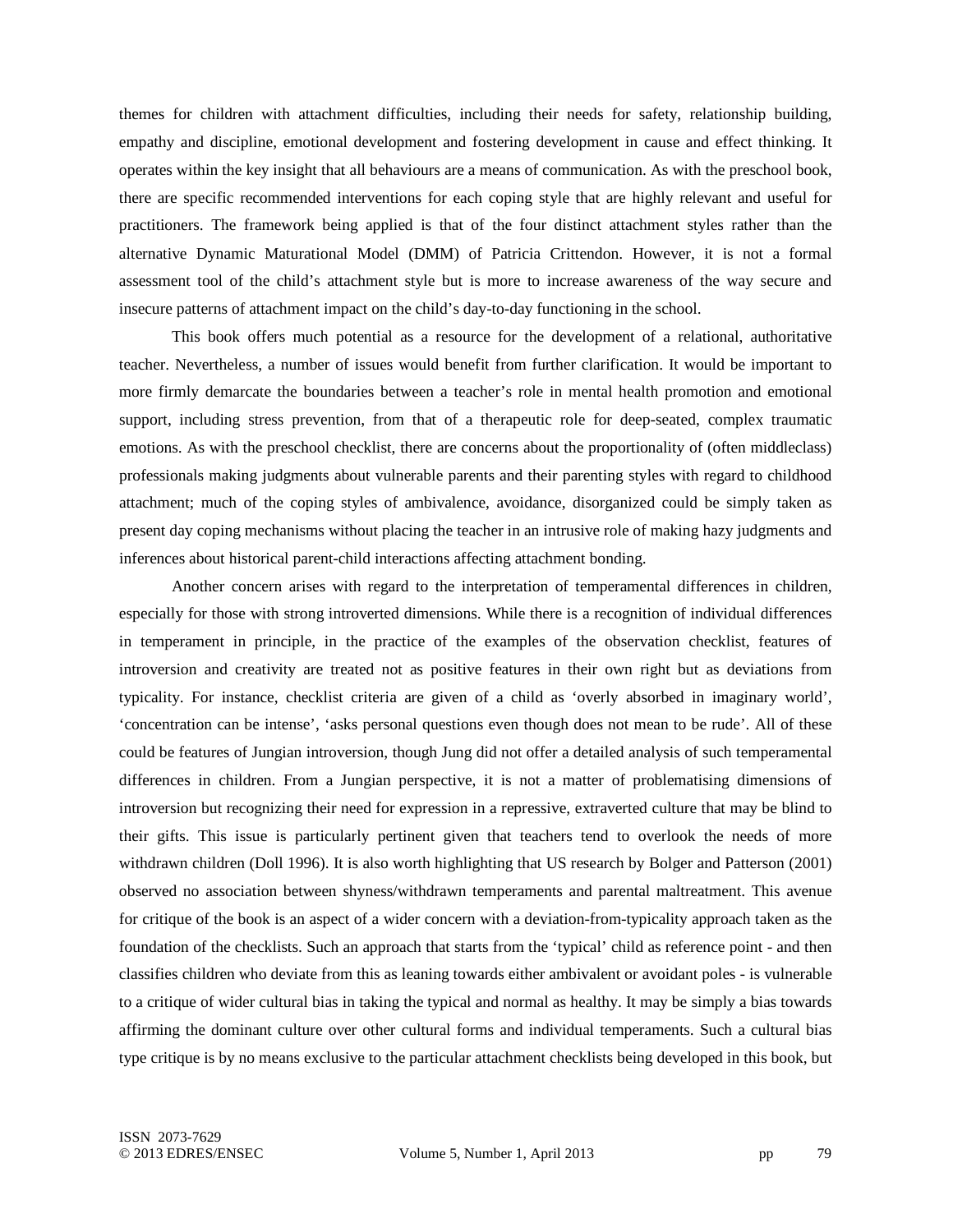are well-recognised criticisms of Mary Ainsworth's Strange Situation Procedure that have been so influential in attachment theory.

Viewed from a prevention perspective, the strengths of this book are at the level of universal and indicated (intensive individual) prevention. There is less at the level of selected intervention approaches to employ with groups of children and through groupwork in primary school settings.

A significant point is made by Louise Michelle Bombèr in the foreword to this book, 'At this time we have become overly concerned with diagnoses when what these pupils really need is our time, patience and sensitive care in view of where they are at.' The opportunity and value of these checklists are as a guide to meaningful supports for the children, rather than as a categorization of attachment styles, even when characterized more loosely as a checklist than an assessment. The danger is that preoccupation with modes of partially informed categorization could blur teachers' relationality and also respect for engaging with vulnerable parents without judgments and preconceptions. Nevertheless, once these *caveats* are borne in mind, this resource represents a valuable contribution to both preservice education and professional development of teachers, to develop their key role in providing social and emotional support for vulnerable children.

#### **Reference:**

- Bolger, K.E., & Patterson C.J. (2001). Developmental pathways from child maltreatment to peer rejection. *Child Development*. 72, 549-68.
- Doll, B. (1996). Prevalence of psychiatric disorders in children and youth: An agenda for advocacy by school psychology. *School Psychology Quarterly*, *11*, 20-47.

# *Paul Downes*

St Patricks' College, Ireland.

### *4. The Anger Toolbox*

| Author(s):                  | <b>Tricia Irving Hendry, John Taylor Smith and Jenny</b><br><b>McIntosh</b> |
|-----------------------------|-----------------------------------------------------------------------------|
| <b>Publisher:</b>           | <b>Skylight, New Zealand</b>                                                |
| <b>Year of Publication:</b> | 2011, second edition                                                        |
| <b>ISBN:</b>                | 978-0-9582655-8-4                                                           |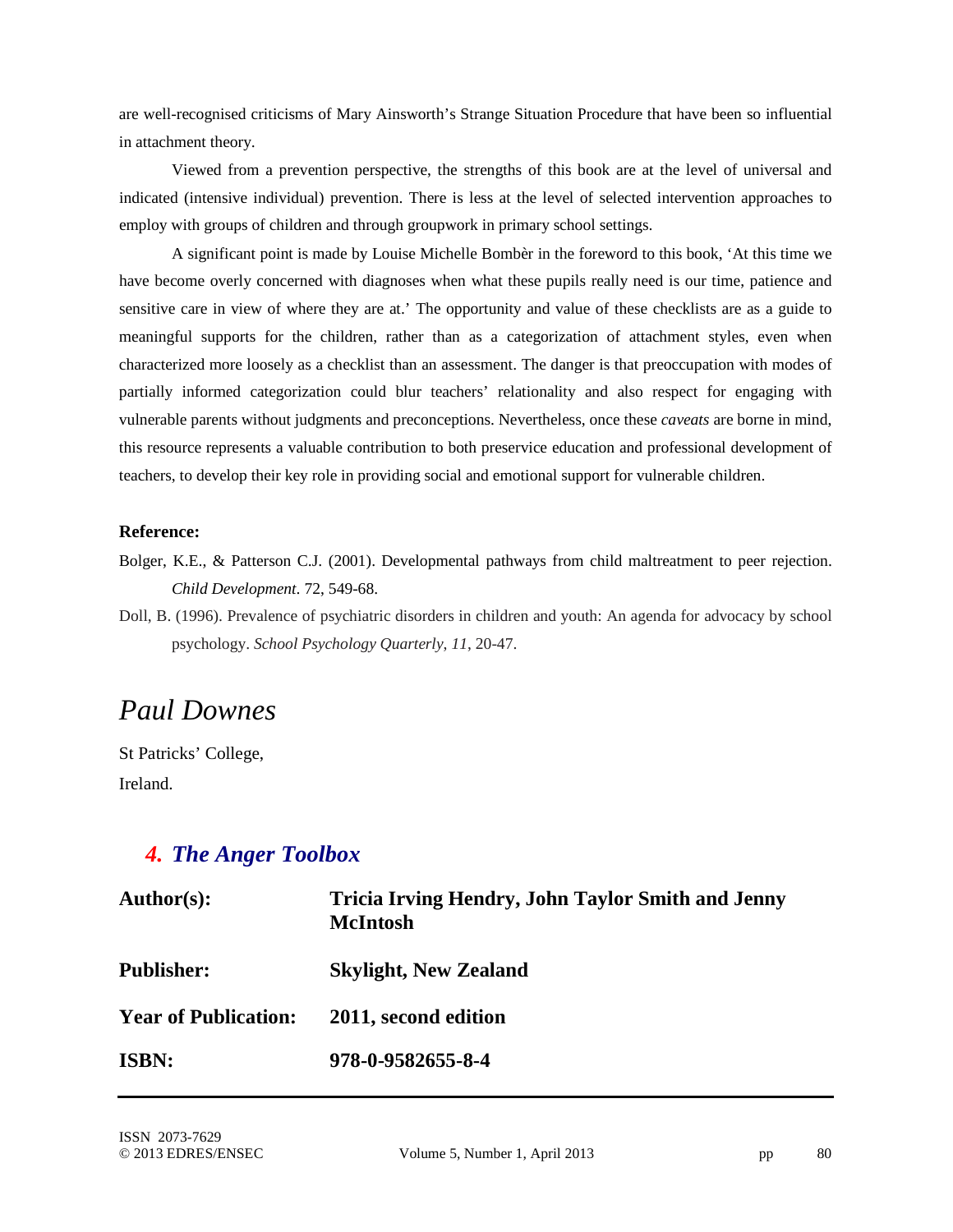Anger is a completely normal, usually healthy, human emotion. Nevertheless when anger gets out of control and turns destructive, it can lead to a plethora of problems for the individual impacting all areas of their life. When not managed, the effects can be quite harmful. Whatever, your age or demographic learning how to handle anger is an important life skill; it is part of everyday life. Anger can arise at home, at work, at school, in the supermarket and we often feel this occurs without warning, thus gaining insight into how to recognise and manage anger is imperative for all of us. In recognising anger in others, we are placed in situations that force us to question how we manage our own anger, the challenge is to learn how to deal with your anger constructively.

The Little Toolbox is one of the most useful resources I have read for identifying with and managing anger. It is a handbook that is easy-to-digest and accessible to all, without requiring the reader to have extensive psychological knowledge. It is an insightful, clear and concise manual that entirely fulfils its aims. It is born out of the authors' collective knowledge and skill acquired through teaching, community work, school leadership and counselling, and also personal experiences as parents and grandparents. The collaboration between these three authors allows for a well balanced response to anger management that would appeal to an array of carers, from parents, to professionals. While the authors address the young persons' anger, they also address the needs of the parents and caregivers. Anger is often a complex emotion, with a lot of solutions focusing on more explicit behaviours, such as tantrums; however, the Anger Toolbox manages quite cleverly to address the implicit elements of anger, unpacking the many intricacies of this emotion for the reader. It contains clear and applicable situations for teaching a young person about feelings, prior to, during and after anger arises. The information provided is founded on evidence based practice, draws on self-reflection and highlights the need for collaboration between the young person and their care giver. The text cleverly emphasises the adult's position as caregiver and underscores the importance of self-reflection when attempting to teach another person how to manage anger.

An essential message drawn from this text is how important it is for caregivers to acknowledge the significance of allowing a young person to experience anger and in turn to teach them 'how to be angry'. The focus of which is on encouraging the adult to guide the young person toward understanding and managing their anger. The text takes on many perspectives, with quite a nonjudgmental tone throughout, and we are given insight into the experience of anger from the young person, siblings, parents and grandparents. Moreover, influencing factors such as gender, developmental stage, substance use and special needs are clearly addressed and given the attention that they need for the remit of this text.

I would not hesitate to recommend this book for anyone working in schools, as it provides easily accessible practical advice to support those working with children and young people experiencing issues with anger. Nonetheless, there are a couple of shortcomings. The pitch and tone of the text is quite pragmatic throughout. It is inclined toward a Cognitive Behavioral approach addressing anger and accompanying maladaptive behaviors and cognitive processes, through a number of goal-focused and explicitly logical procedures. The text ignores the more Psychoanalytic and Developmental approaches, with no real focus on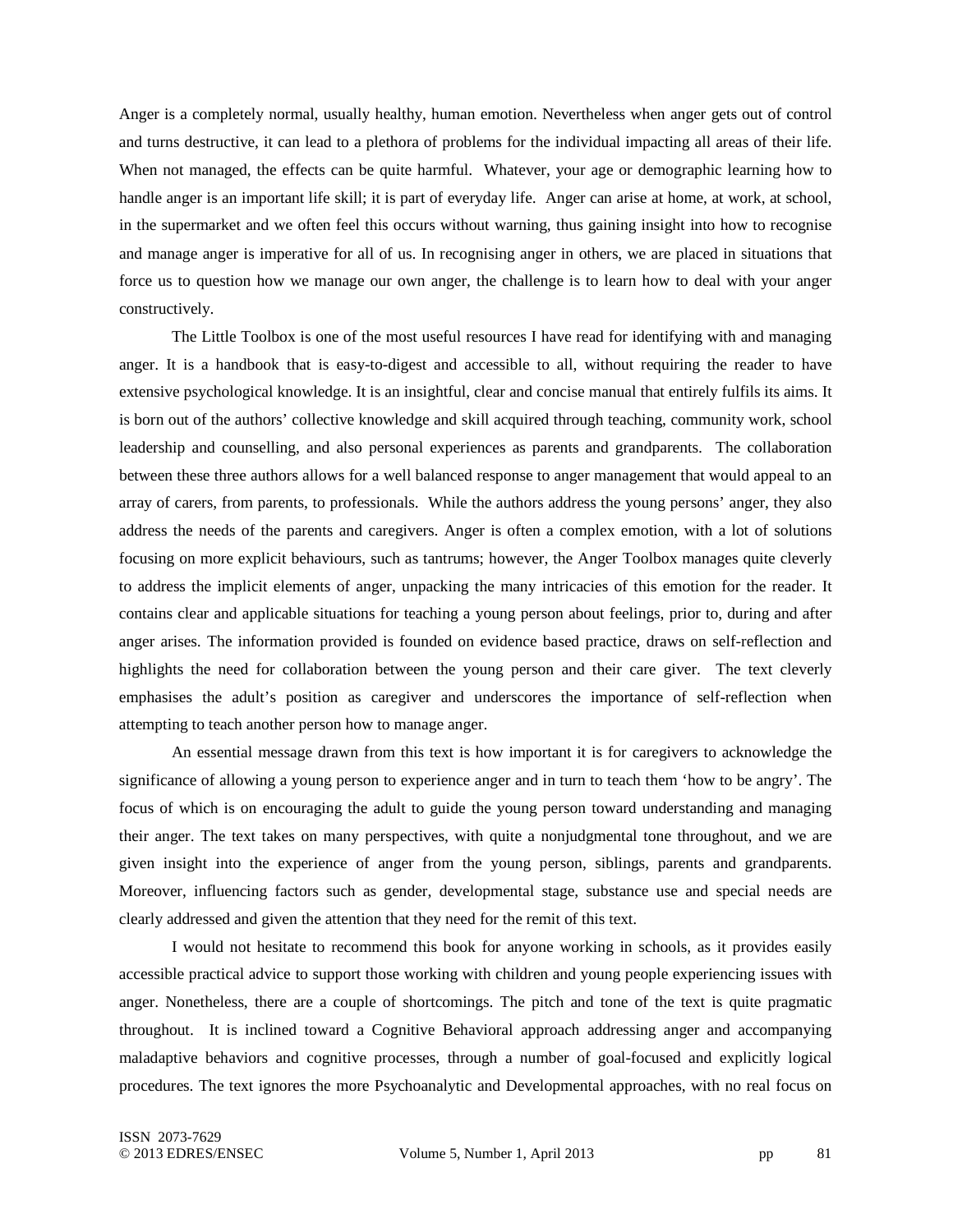concepts relating to early childhood such as attachment theory and its possible relationship with anger. However, perhaps this is necessary delimitation given the scope of the book?

In addition, in terms of the family, one area that is not addressed is the quality of child-parent relationships in foster and adoptive families. A discussion of the fostered and adopted child and their specific vulnerabilities, along with practical advice to support these children and their caregivers would complete this book for me. As there is quite a useful chapter dedicated to grandparents that raise their grandchildren the discussion of the fostered and adopted child would have been a natural progression. Notwithstanding this, 'The Anger Toolbox' is an excellent resource for parents and adults caring for and working with young people.

### *Jo-Hanna Ivers*

Trinity College Dublin, Ireland.

### *5. Success in School*

| <b>Author(s):</b>           | <b>Colette O'Connor</b> |
|-----------------------------|-------------------------|
| <b>Publisher:</b>           | Roundstone              |
| <b>Year of Publication:</b> | 2012                    |
| <b>ISBN:</b>                | 10-095705050X           |

*Success in School* is a valuable, theoretical and experiential work that anybody who works with children-at home or in an educational setting, can employ to inform their practice. O'Connor sets out to document a range of effective and simple strategies that help children to concentrate and thus learn more effectively. These strategies are based largely on her experience as an Occupational Therapist who, in addition to having expertise in working with children with attention difficulties, O'Connor specialised in 'sensory processing'.

Sensory processing theory is outlined concisely and comprehensively in the opening chapters. O'Connor focuses very much on what she refers to as 'The Secret Senses' – the vestibular and proprioceptive senses. Significantly, O'Connor details how everyone has individual preferences when it comes to both of these senses and that different people need different levels of movement to function at their true capacity. This information cements O'Connor's central argument: that sensory processing has a major impact on the way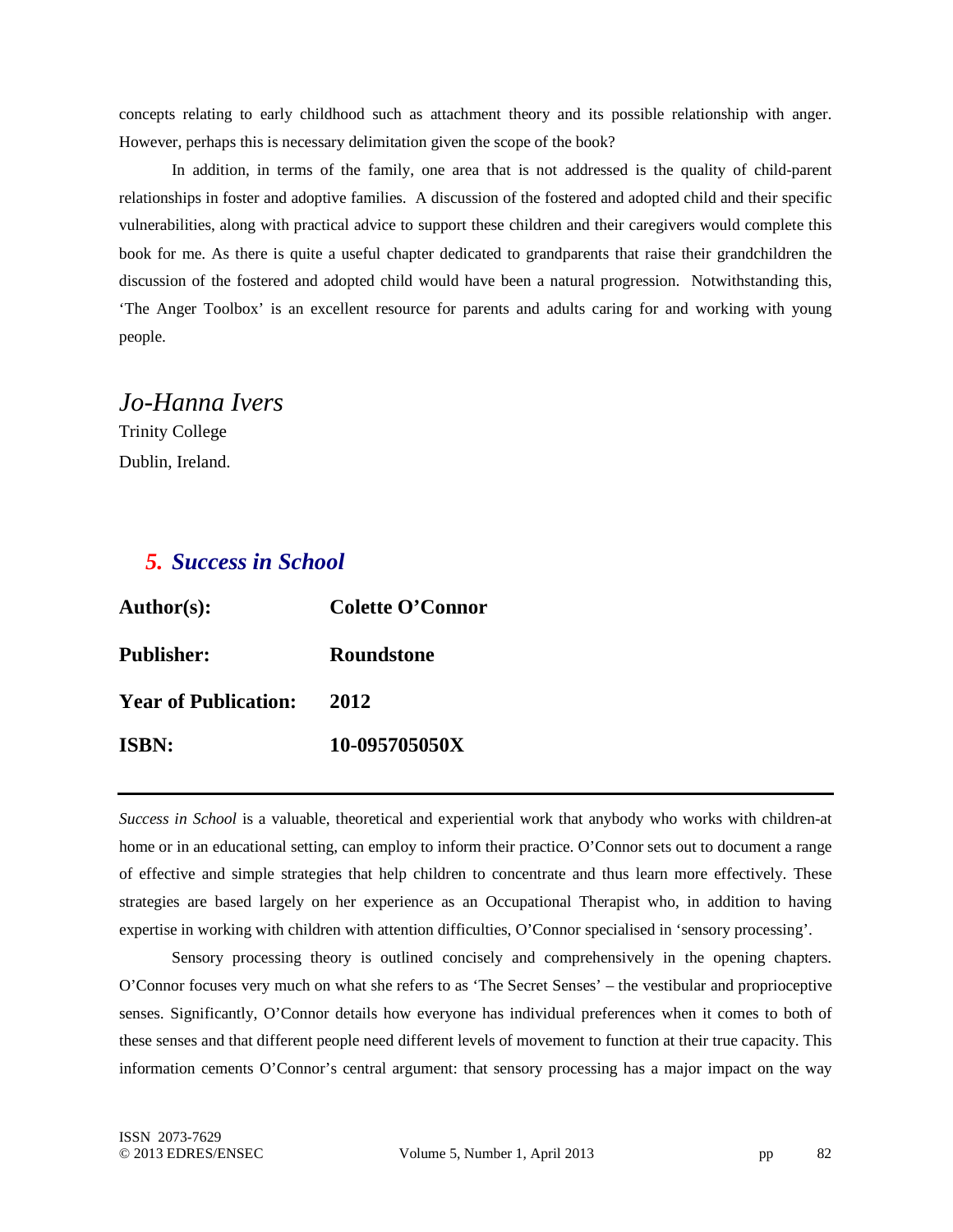children learn (p. 12). Movement, which encompasses both the vestibular and proprioceptive senses, can have both an alerting and calming effect on how an individual feels.

O'Connor highlights this need for movement and the possibilities to provide such movement for children within the classroom setting and homework sessions. She attempts and succeeds to dispel common perceptions that movement is disruptive to learning. She challenges educators and parents alike to explore and consider sensory processing as an approach to improving children's concentration and capacity to learn. O' Connor provides examples of case studies regarding movement and learning which put her theories into context and are both practical and accessible.

O'Connor depicts clearly how some children's brains may not interpret information coming from their senses accurately. This inaccuracy manifests itself in behaviours that are often deemed as bold or fussywhereby a child may not like certain foods or the feeling of particular fabrics against his/her skin. She describes children who did not like certain types of movement such as swinging or tilting their heads and others who craved spinning and intense movements. These differences, she attributes to the unique way in which information from the senses is interpreted by the brain.

In turn, O' Connor argues that fully understanding and utilizing the potential of sensory processing offers a fundamentally different way of developing and improving concentration strategies that help children to learn. O'Connor endeavours to dispel nine commonly held beliefs about how children behave when they are paying attention, for example 'If a child is fidgeting, he's not listening' (p. 56). She does so most effectively by providing a theoretical rationale of the said behaviours in relation to sensory processing. The beliefs, or 'myths' as O'Connor refers to them, are common behaviours displayed by children such as fidgeting or chewing, that teachers and parents alike often assume hinder children's ability to concentrate. She outlines that while this may be the case, the reasons for such behaviours may also be attributed to sensory processing and can be remedied simply and effectively through an understanding of sensory processing and how it impacts learning.

It is evident that O' Connor's vision is for teachers and parents alike to build a solid knowledge base about sensory processing as an integral part of understanding children's learning. The strategies are laid out in an extremely reader friendly style that cleverly reflect the ease with which they can be implemented. They require little to no equipment and can be easily integrated into the classroom or home setting, for example, chair sit ups (p. 69) and classroom stretches (p. 70). O' Connor's list of alerting and calming activities provide children with key vestibular and proprioceptive input respectively and can very easily be incorporated into any child's daily routine.

Given the high diagnosis of Attention Deficit Hyperactivity Disorder (ADHD) across different international contexts, O' Connor's work is undoubtedly highly relevant. She challenges the reader to look again at what we consider poor attention and bad behaviour displayed by children. Through her theoretical, methodical and detailed analysis of the links between poor concentration behaviours and sensory processing, O' Connor enlightens the reader. She forces educationalists and parents alike to question how many of these